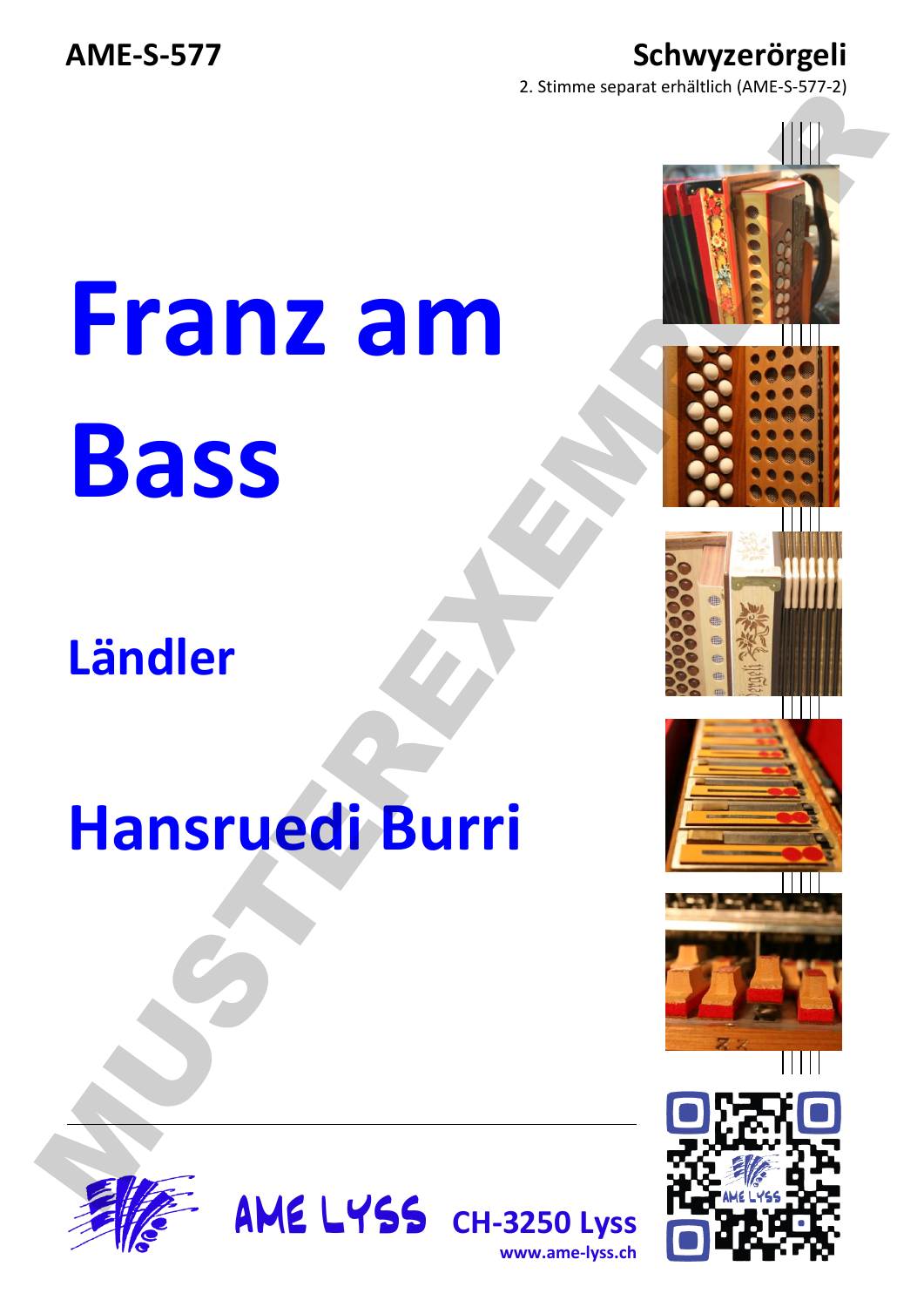## **Franz am Bass**

### **Ländler**

**Hansruedi Burri**









Me LYSS | Akkordeon Musik Edition | CH-3250 Lyss Music Rechte vorbehalten. Jegliche Kopierart gesetzlich verboten (CH-3250 Lyss Music Rechte vorbehalten. Jegliche Kopierart gesetzlich verboten.<br>.www.ame-lyss.ch by law. **www.ame‐lyss.ch International copyright secured. All rights reserved. Any copy prohibited by law.**